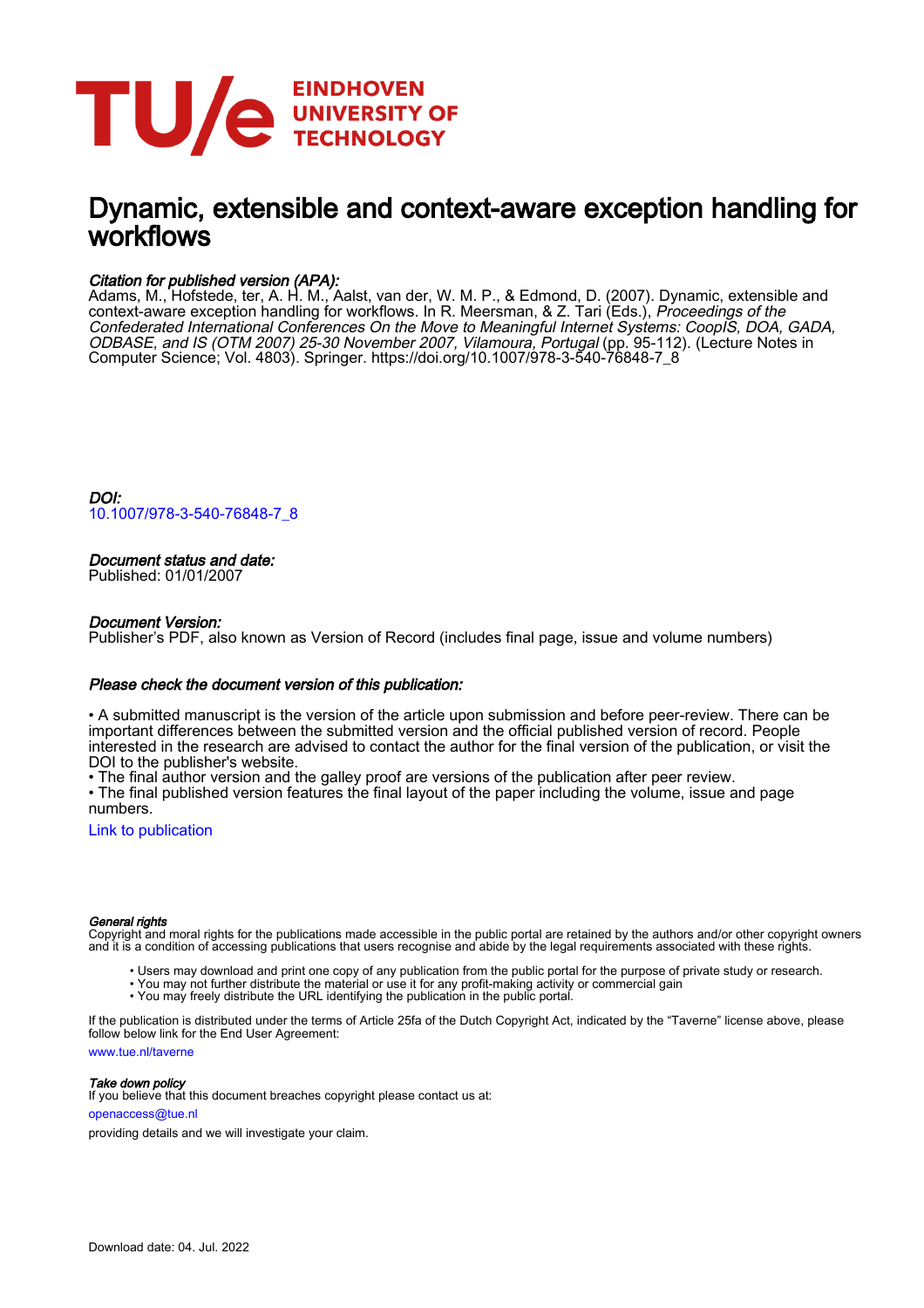# **Dynamic, Extensible and Context-Aware Exception Handling for Workflows**

Michael Adams<sup>1</sup>, Arthur H.M. ter Hofstede<sup>1</sup>, and Wil M.P. van der Aalst<sup>1,2</sup>, and David Edmond<sup>1</sup>

> <sup>1</sup> Business Process Management Group Queensland University of Technology, Brisbane, Australia {m3.adams, a.terhofstede, d.edmond}@qut.edu.au <sup>2</sup> Department of Mathematics and Computer Science Eindhoven University of Technology, Eindhoven, The Netherlands w.m.p.v.d.aalst@tue.nl

**Abstract.** This paper presents the realisation, using a Service Oriented Architecture, of an approach for dynamic, flexible and extensible exception handling in workflows, based not on proprietary frameworks, but on accepted ideas of how people actually work. The resultant service implements a detailed taxonomy of workflow exception patterns to provide an extensible repertoire of self-contained exception-handling processes called exlets, which may be applied at the task, case or specification levels. When an exception occurs at runtime, an exlet is dynamically selected from the repertoire depending on the context of the exception and of the particular work instance. Both expected and unexpected exceptions are catered for in real time, so that 'manual handling' is avoided.

# **1 Introduction**

Workflow management systems (WfMS) are used to configure and control structured business processes from which well-defined workflow models and instances can be derived [1,2,3]. However, the proprietary process definition frameworks imposed by WfMSs make it diffic[ult](#page-16-0) to support (i) dynamic evolution (i.e. modifying process definitions during execution) following unexpected or developmental change in the business processes being modelled [4]; and (ii) process exceptions, or deviations from the prescribed process model at runtime [5,6].

F[or](#page-16-1) exceptions, the accepted practice is that if it can conceivably be anticipated, then it should be included in the static process model. However, this approach can lead to very complex models, much of which will not be executed in most instances. Also, mixing business log[ic w](#page-18-0)ith exception handling routines complicates the verification and modification of both [7], in addition to rendering the process model almost unintelligible to many stakeholders.

Conversely, if an unexpected exception occurs, then the model is deemed to be simply deficient and thus must be amended to include the previously unimagined event (see for example [8]), which disregards the frequency of such events and the costs involved with their correction. Most often, the only available options

R. Meersman and Z. Tari et al. (Eds.): OTM 2007, Part I, LNCS 4803, pp. 95–112, 2007.

<sup>-</sup>c Springer-Verlag Berlin Heidelberg 2007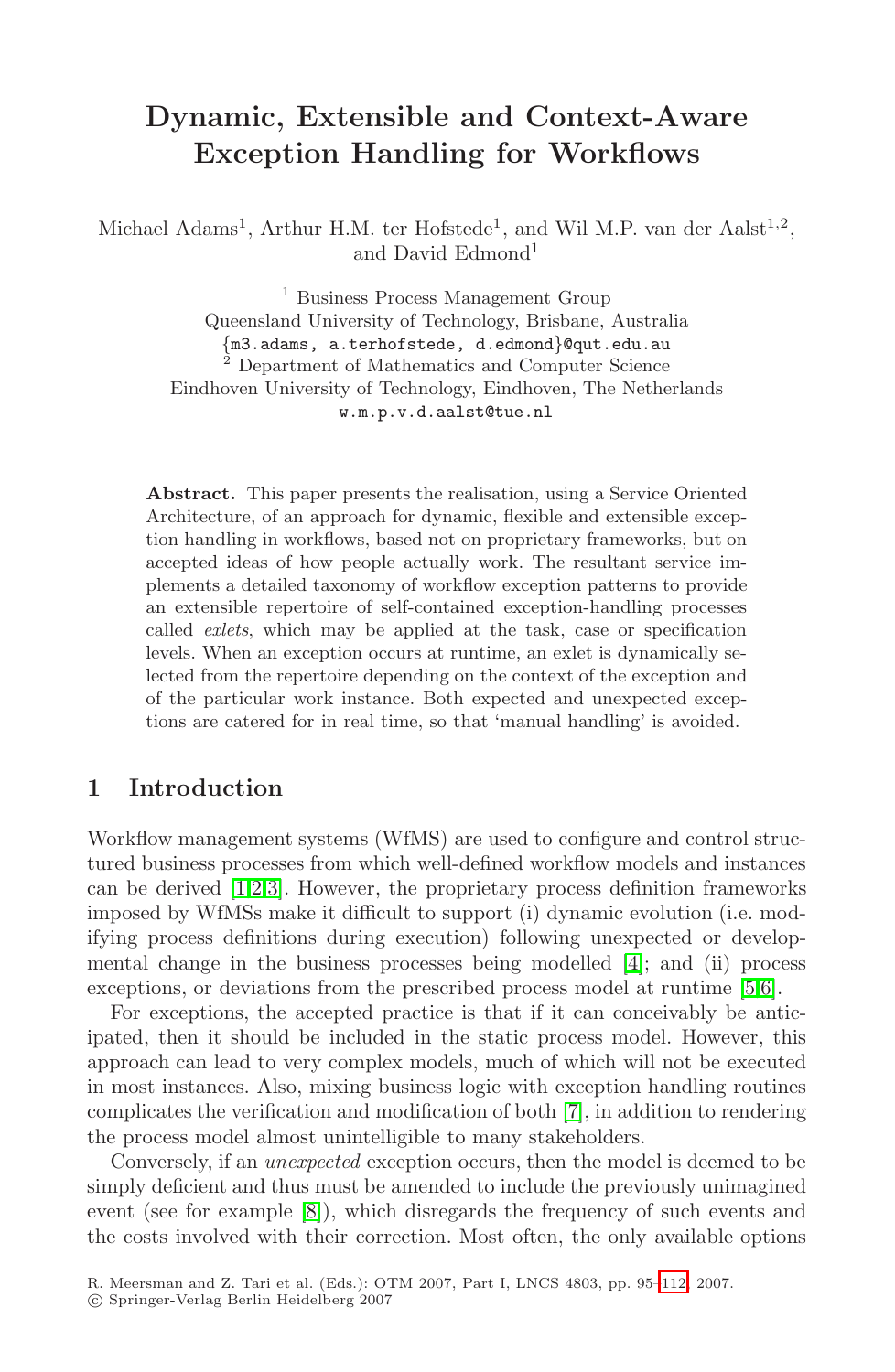are sus[pen](#page-16-2)sion while the exception is handled manually or termination of the case, but since most processes are long and complex, neither option presents a s[at](#page-16-3)isfactory solution [7]. Manual handling incurs an added penalty: the corrective actions und[ert](#page-16-4)aken are not added to 'organisational memory' [9,10], and so natural process evolution is not incorporated into future iterations of the process. Associated problems include those of migration, synchronisation and version control [5].

Thus a large group of business processes do not easily map to the rigid modelling structures provided [11], due to the lack of flexibility inherent in a framework that, by definition, imposes rigidity. Business processes are 'system-centric', or straight-jacketed [2] into the supplied framework, rather than truly reflecting the way work is actually performed [1]. As a result, users are forced to work outside of the system, and/or constantly revise the static process model, in order to successfully perform their activities, thereby negating the efficiency gains sought by implementing a workflow solution in the first place.

The flux inherent in work pr[act](#page-16-5)[ices](#page-16-6) has been further borne out by our previous work on process mining. When considering processes where people are expected to execute tasks in a structured way but are not forced to by a workflow system, process mining shows that the processes are much more dynamic than expected. That is, workers tend to deviate from the 'normal flow', often with good reasons.

To gain a grounded understanding of actual work practices, we previously undertook a detailed study of Activity Theory, a broad collective of theorising and research in organised human activity (cf. [12,13]), and derived from it [a](#page-17-0) set of principles that describe the nature of participation in organisational work practices [14[\]. W](#page-17-1)e then applied those principles to the design and implementation of a discrete we[b-b](#page-17-2)[ase](#page-17-3)d service that maintains an extensible repertoire of self-contained exception handling processes, known as exlets, and an associated set of contextual selection rules, to dynamically support exception handling for business process instances orthogonal to the underlying workflow engine.

This paper describes the resultant service, which uses the 'worklets' approach introduced in [15,16] as a conceptual foundation, and applies the classification of workflow exception patterns from [17]. The implementation platform used is the well-known workflow environment YAWL [18,19], which supports a Service Oriented Architecture  $(SOA)$  — but the discrete nature of the service means its applicability is in no way limited to the YAWL environment. Also, being open-source, the service is freely available for use and extension.

The paper is organised as follows: Section 2 provides an overview of the design and operation of the service, while Section 3 details the service architecture. Section 4 discusses exception types handled by the service and the definition of exlets. Section 5 describes how the approach utilises Ripple Down Rules (RDR) to achieve contextual, dynamic selection of exlets at runtime. Section 6 discusses related work, and finally Section 7 concludes the paper.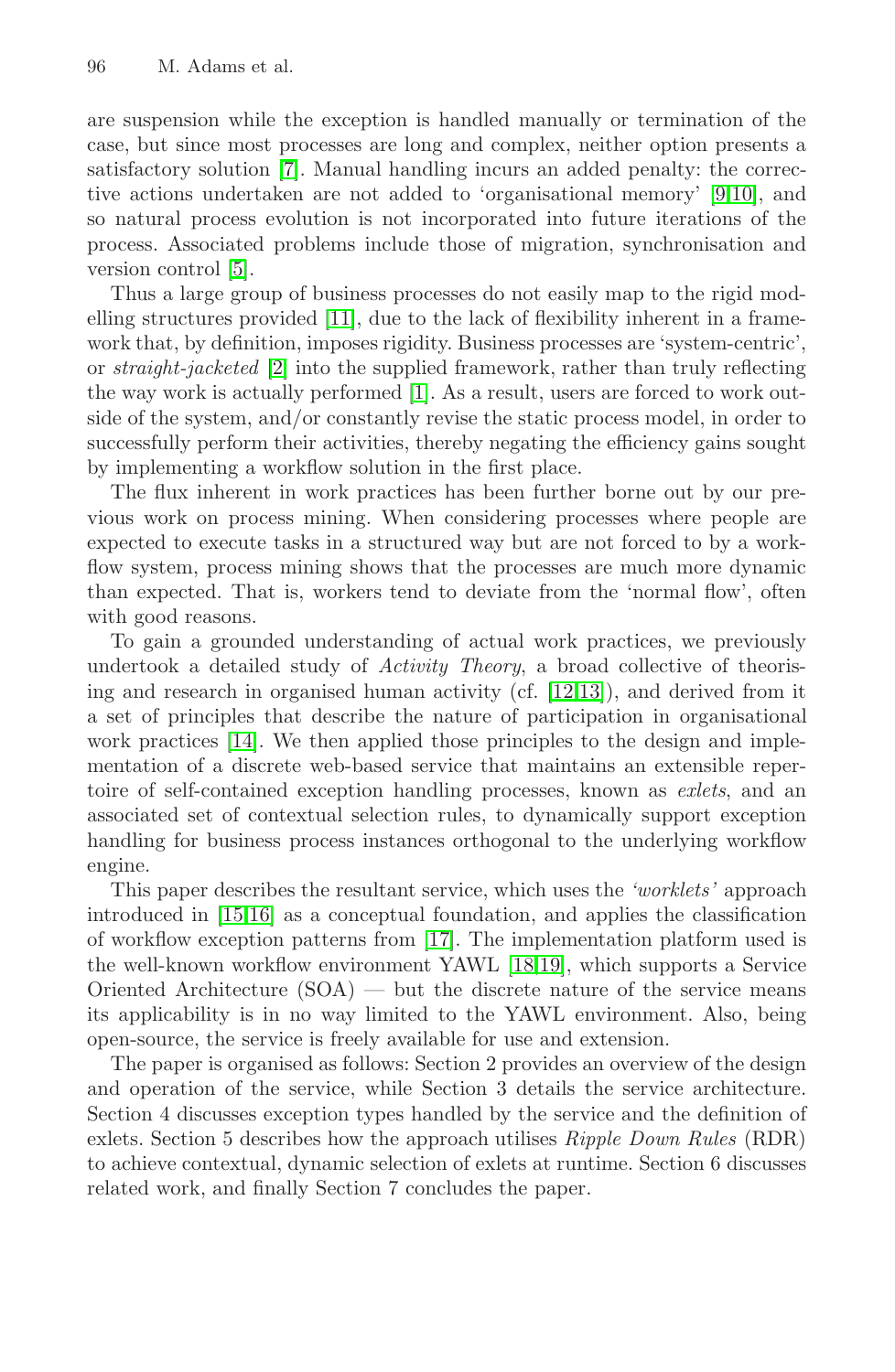# **2 Service Overview**

The implemented service, known as the  $Worklet Service<sup>1</sup>$  comprises two distinct but complementary sub-services: a Selection sub-service, which enables dynamic flexibility for process instances (cf.  $[15]$ ); and an *Exception Handling sub-service* (the subject of this paper), which provides facilities to handle both expected and unexpected process exceptions at runtime.

The Exception Handling sub-service (or, more simply, the Exception Service) allows administrators to define exception handling processes (called *exlets*) for parent workflow instances, to be invoked when certain events occur, and thereby allowing execution of the parent process to continue unhindered. It has been designed so that the enactment engine, besides providing notifications at certain points in the life c[yc](#page-9-0)le of a process instance, needs no knowledge of an exception occurring, nor of any consequent invocation of exlets — all exception checking and handling is provided by the service. Additionally, all exlets in a specification's repertoire automatically become an implicit part of the process specification for all current and future instances of the process, which provides for continuous evolution of the process while avoiding any requirement to modify the original process definition.

The Exception Service is built on the same conceptual framework as the Worklet Selection sub-service, and so uses the same repertoire and dynamic r[ules](#page-7-0) approach (see Section 5). There are, however, two fundamental differences between the two sub-services. First, where the Selection Service selects a worklet as the result of satisfying a rule in a rule set, the result of an Exception Service rule being satisfied is an e[xlet](#page-17-4) [\(w](#page-17-5)[hic](#page-17-6)h may contain a worklet to be executed as a compensation process). Second, while the Selection Service is invoked for certain nominated tasks in a process, the Exception Service, when enabled, is invoked for every case and task executed by the enactment engine, and will detect and handle up to ten different kinds of process exceptions (those exception types are described in Section 4.1).

Most modern programming languages provide mechanisms that separate exception handling routines from the 'normal' program logic, which facilitates the design of readable, comprehensible programs [20,21,22]. Similar methods are incorporated into distributed frameworks and operating systems. However, little or no such means are provided in most WfMSs. Usually, any or all possible exceptions must be incorporated into the monolithic workflow model, which contravenes accepted paradigms of modularity, encapsulation and reusability.

For the Exception Service, an exlet (discrete and external to the parent model) may consist of a number of various actions (such as cancel, suspend, complete, fail, restart and compensate) and be automatically applied at a workitem, case and/or specification level. And, because exlets can include worklets as compensation processes, the original parent process model only needs to reveal the actual business logic for the process.

 $1$  Essentially, a *worklet* is a small, discrete workflow process that may act as both a late-bound sub-net for an enabled workitem and a compensation process within an exception handler.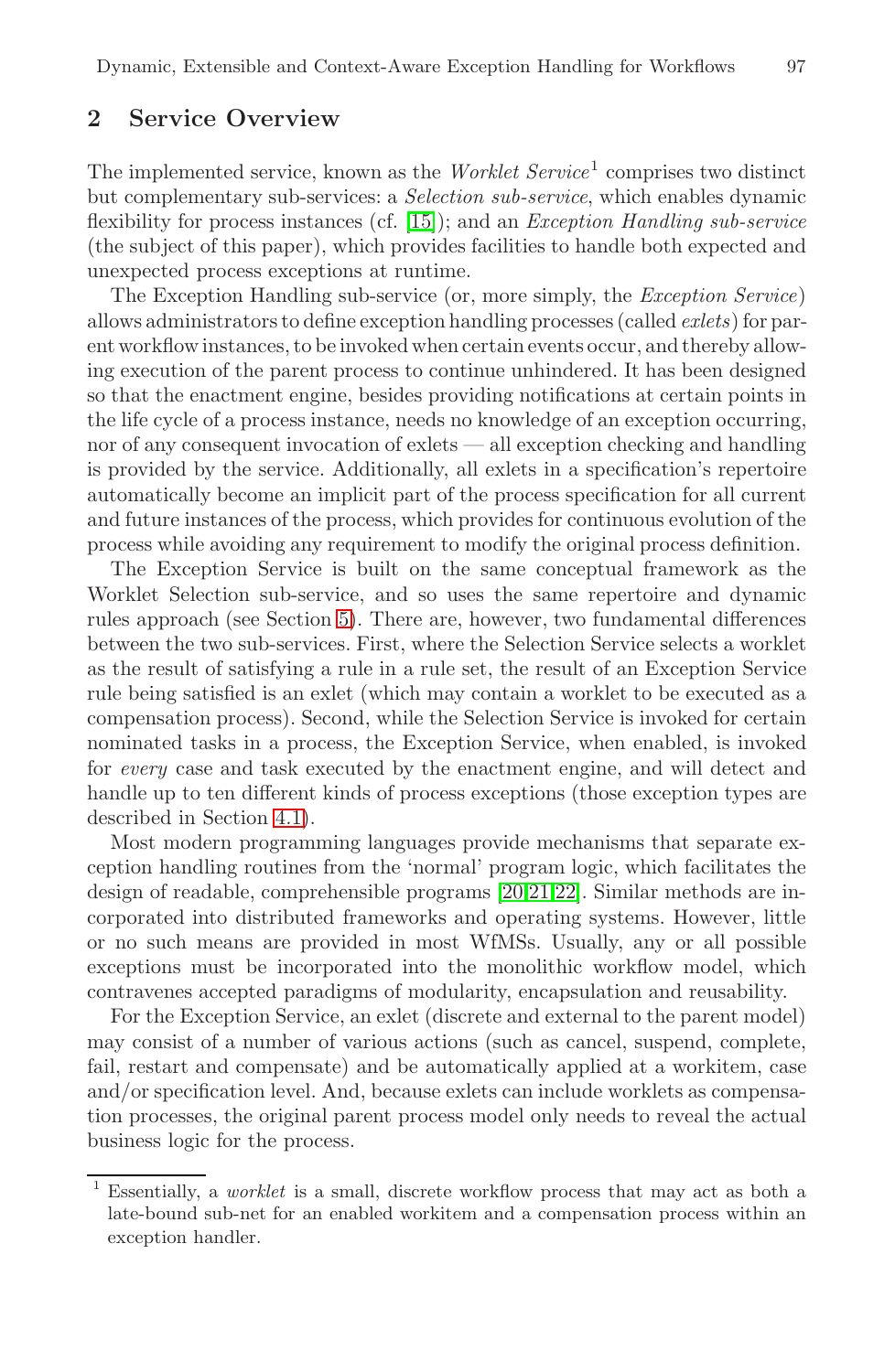

**Fig. 1.** Process – Exlet – Worklet Hierarchy

<span id="page-4-0"></span>Each time an exception occurs, the service makes a choice from the repertoire based on the type of exc[ept](#page-4-0)ion and the contextual data of the workitem/case, using a set of rules to select the most appropriate exlet to execute (see Section 5). If the exlet contains a compensation primitive, the associated worklet is run as a separate case in the enactment engine, so that from an engine perspective, the worklet and its 'parent' (i.e. the process that invoked the exception) are two distinct, unrelated cases. The service tracks the relationships, data mappings and synchronisations between cases, and maintains execution logs that may be combined with those of the engine via case identifiers to provide a complete operational history of each process. Figure 1 shows the relationship between a 'parent' process, an exlet repertoire and a compensatory worklet, using as an example a simple process for the organisation of a rock concert (Organise Concert).

The repertoire of exlets grows as new exceptions arise or different ways of handling exceptions are formulated, including while the parent process is executing, and those handling methods automatically become an implicit part of the process specification for all current and future instances of the process.

Any number of exlets can form the repertoire of each particular exception type for an individual task or case. An exlet may be a member of one or more repertoires – that is, it may be re-used for several distinct tasks or cases within and across process specifications. The Selection and Exception sub-services can be used in combination within case instances to achieve dynamic flexibility and exception handling simultaneously.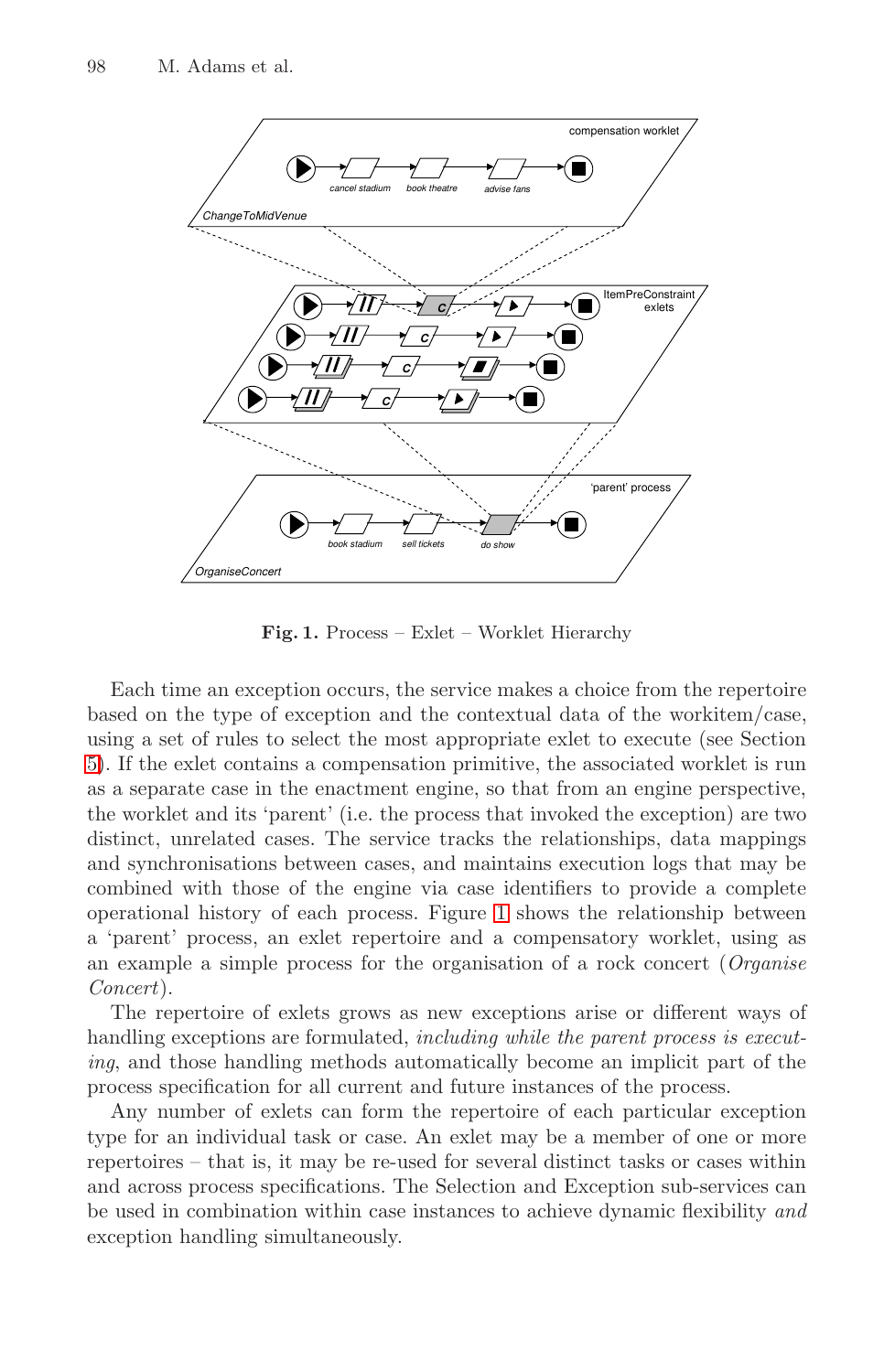# **3 Service Architecture**

The Worklet Service has been implemented as a YAWL Custom Service [18,19]. The YAWL environment was chosen as the implementation platform since it provides a very powerful and expressive workflow language based on the workflow patterns identified in [23], together with a formal semantics. It also provides a workflow enactment engine, and an editor for process model creation, that support the control flow, data and (basic) resource perspectives.

The YAWL environment is open-source and offers a service-oriented architecture, allowing the service to be implemented completely independent to the core engine. Thus the deployment of the Worklet Service is in no way limited to the YAWL environment, but may be ported to other environments (for example, BPEL based systems, classical workflow systems, and the Windows Workflow Foundation) by making the necessary linkages in the service interface. As such, this implementation also represents a case study in service-oriented computing whereby dynamic flexibility and exception handling for workflows, orthogonal to the underlying workflow language, is provided.

To enable the Worklet Service to serve a workflow enactment engine, a number of events and methods must be provided by an interface between them. In the conceptualisation and design of the service, the size or 'footprint' of the interface has been kept to an absolute minimum to accommodate ease-of-deployment and thus maximise the installation base, or the number of enactment engines, that may benefit from the extended capabilities that the worklet service offers. Being a web-service, the worklet service has been designed to enable remote deployment and to allow a single instance of the service to concurrently manage the flexibility and exception handling management needs for a number of disparate enactment engines that conform to the interface.

The YAWL environment provides for the workflow enactment engine and extern[al s](#page-17-3)ervices to interact across several interfaces supporting the ability to send and receive both messages and XML data to and from the engine. Three of those interfaces are used by the Worklet Exception Service:

- **–** Interface A provides endpoints for process definition, administration and monitoring  $[19]$  – the service uses Interface A to upload worklet specifications to the engine;
- **–** Interface B provides endpoints for client and invoked applications and workflow interoperability  $[19]$  – used by the service for connecting to the engine, to start and cancel case instances, and to check workitems in and out of the engine after interrogating their associated data; and
- **–** Interface X ('X' for 'eXception') which has been designed to provide the engine with the ability to notify custom services of certain events and checkpoints during the life-cycle of each process instance and each of its tasks where process exceptions either may have occurred or should be tested for. Thus Interface X provides the Exception Service with the necessary triggers to dynamically capture and handle process exceptions.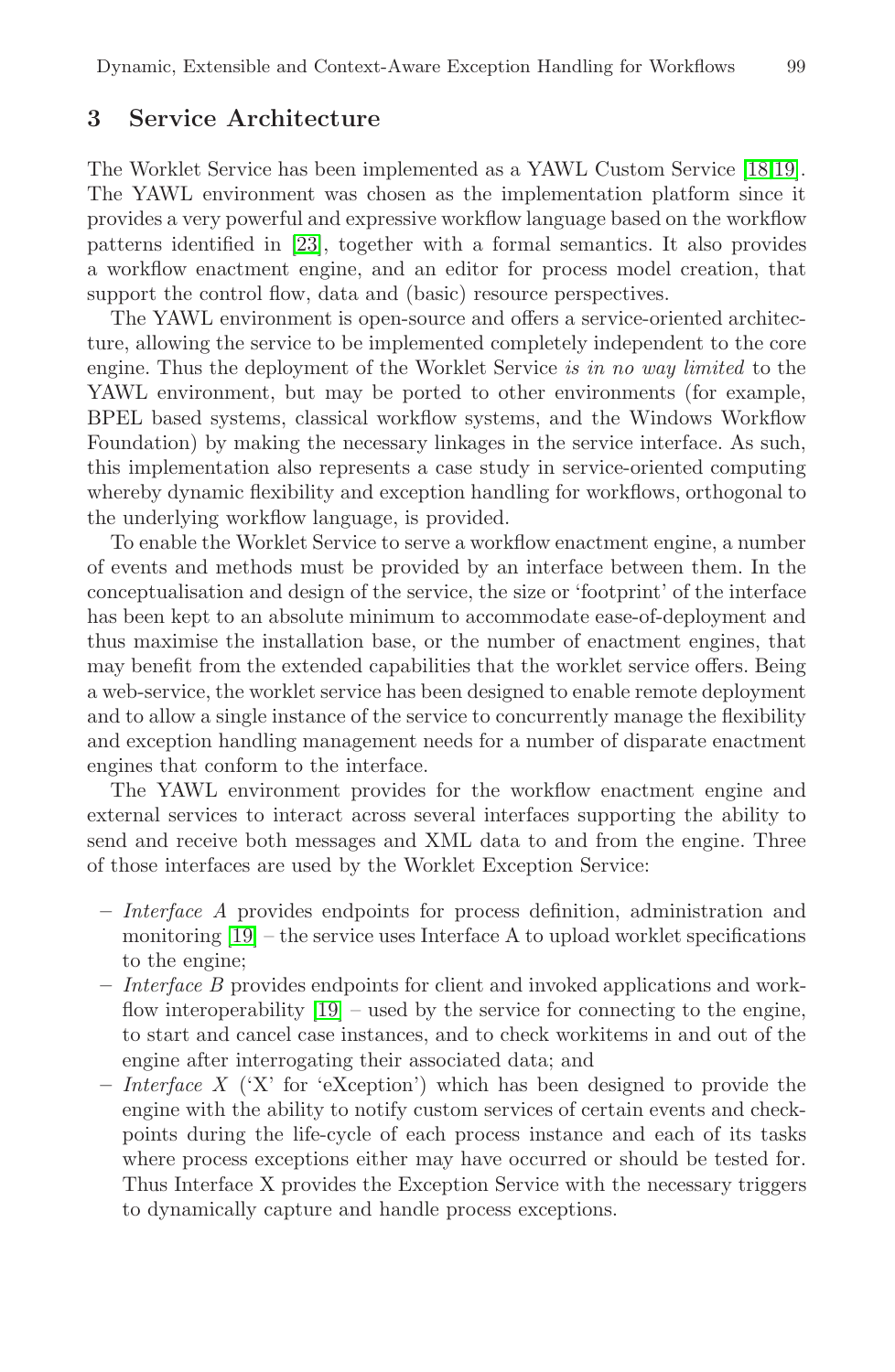

**Fig. 2.** External Architecture of the Worklet Service

<span id="page-6-0"></span>In fact, Interface X wa[s c](#page-6-0)reated to enable the Exception Service to be built. However, one of the overriding design objectives was that the interface should be structured for generic application — that is, it can be applied by a variety of services that wish to make use of checkpoint and/or event notifications during process executions. For example, in addition to exception handling, the interface's methods provide the tools to enable ad-hoc or permanent adaptations to process schemas, such as re-doing, skipping, replacing and looping of tasks.

Figure 2 shows the external architecture of the Worklet Service. The entities '[W](#page-9-0)orklet specs', 'Rules' and 'Logs' in Figure 2 comprise the worklet repository. The service uses the repository to store rule sets, worklet specifications for uploading to the engine, and generated process and audit logs. The YAWL editor is used to create new worklet specifications, and may be invoked from the Rules Editor, which is used to create new or augment existing rule sets, making use of certain selection logs to do so, and may communicate with the Worklet Service via a JSP/Servlet interface to override worklet selections following rule set additions (see Section 5). The service also provides servlet pages that allow users to directly communicate with the service to raise external exceptions and carry out administration tasks.

# **4 Exception Types and Handling Primitives**

This section introduces the ten different types of process exception that have been identified, seven of which are supported by the current version of the Exception Service. It then describes the handling primitives that may be used to form an exception handling process (i.e. an exlet). The exception types and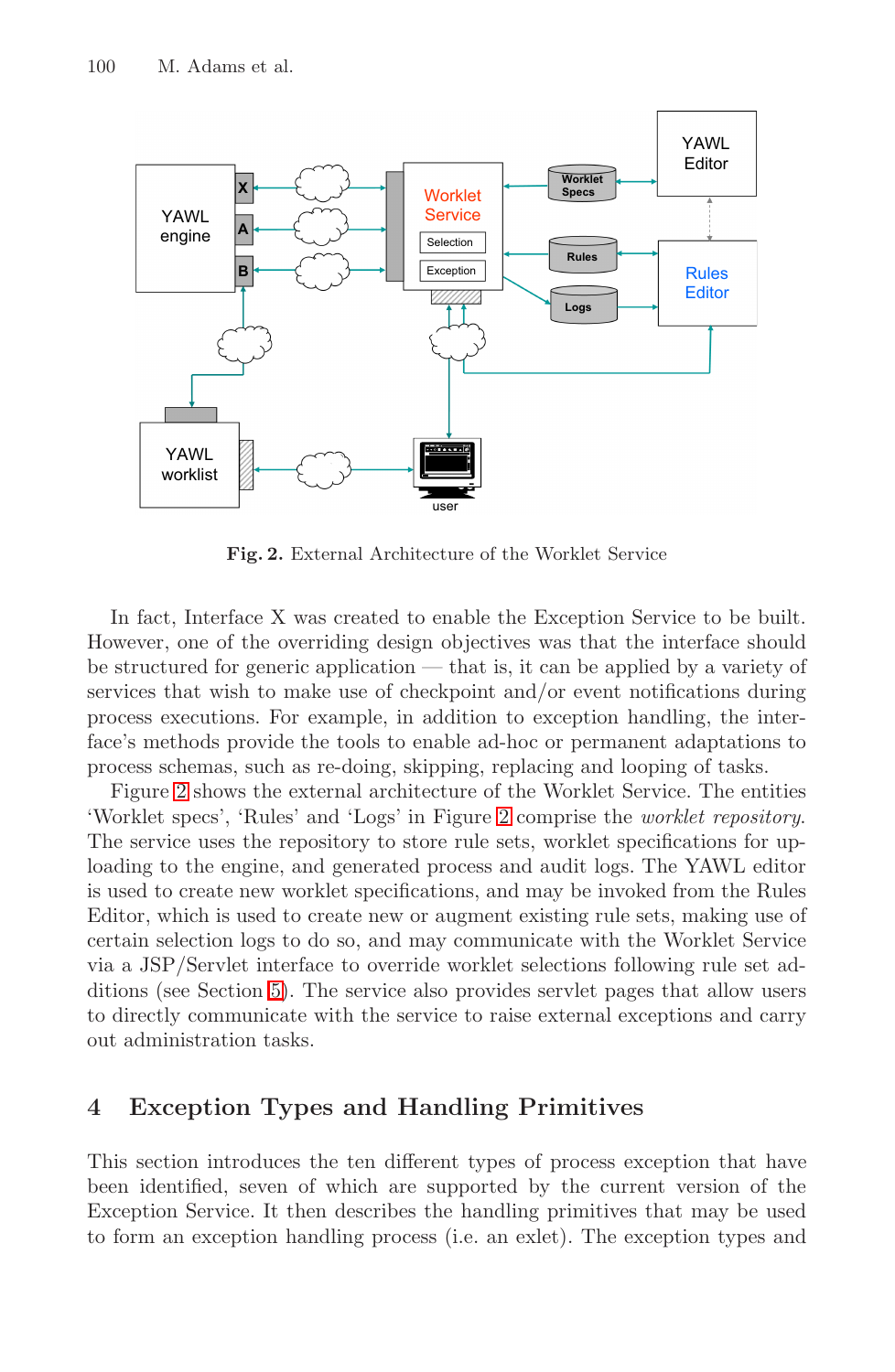<span id="page-7-0"></span>primitives described here are based on and extend from those identified by Russell et al., who define a rigorous classification framework for workflow exception handling independent of specific modelling approaches or technologies [17].

#### **4.1 Exception Types**

The following seven types of exceptions are supported by our current implementation:

Constraint Types: Constraints are rules that are applied to a workitem or case immediately before and after execution of that workitem or case. Thus, there are four types of constraint exception:

- **–** CasePreConstraint case-level pre-constraint rules are checked when each case instance begins execution;
- **[–](#page-9-0)** ItemPreConstraint item-level pre-constraint rules are checked when each workitem in a case becomes enabled (i.e. ready to be checked out);
- **–** ItemPostConstraint item-level post-constraint rules are checked when each workitem moves to a completed status; and
- **–** CasePostConstraint case-level post constraint rules are checked when a case completes.

When the service receives an constraint event notification, the rule set is queried (see Section 5), and if a constraint has been violated the associated exlet is selected and invoked.

TimeOut: A ti[me](#page-12-0)out event occurs when a workitem reaches a set deadline. The service receives a reference to the workitem and to each of the other workitems running in parallel to it. Therefore, timeout rules may be defined for each of the workitems affected by the timeout (including the actual timed out workitem itself).

Externally Triggered Types: Externally triggered exceptions occur because of an occurrence outside of the process instance that has an effect on the continuing execution of the process. Thus, these events are triggered directly by a user via a servlet page (for example, Figure 5); depending on the actual event and the context of the case or workitem, a particular exlet will be invoked. There are two types of external exceptions, CaseExternalTrigger (for case-level events) and ItemExternalTrigger (for item-level events).

Three more exception types have been identified but are not yet supported, since they rely more heavily on the internal mechanisms of the enactment engine:

ItemAbort: This event occurs when a workitem being handled by an external program (as opposed to a human user) reports that the program has aborted before completion.

ResourceUnavailable: This event occurs when an attempt has been made to allocate a workitem to a resource and the resource reports that it is unable to accept the allocation or the allocation cannot proceed.

Constraint Violation: This event occurs when a data constraint has been violated for a workitem during its execution (as opposed to pre- or post- execution).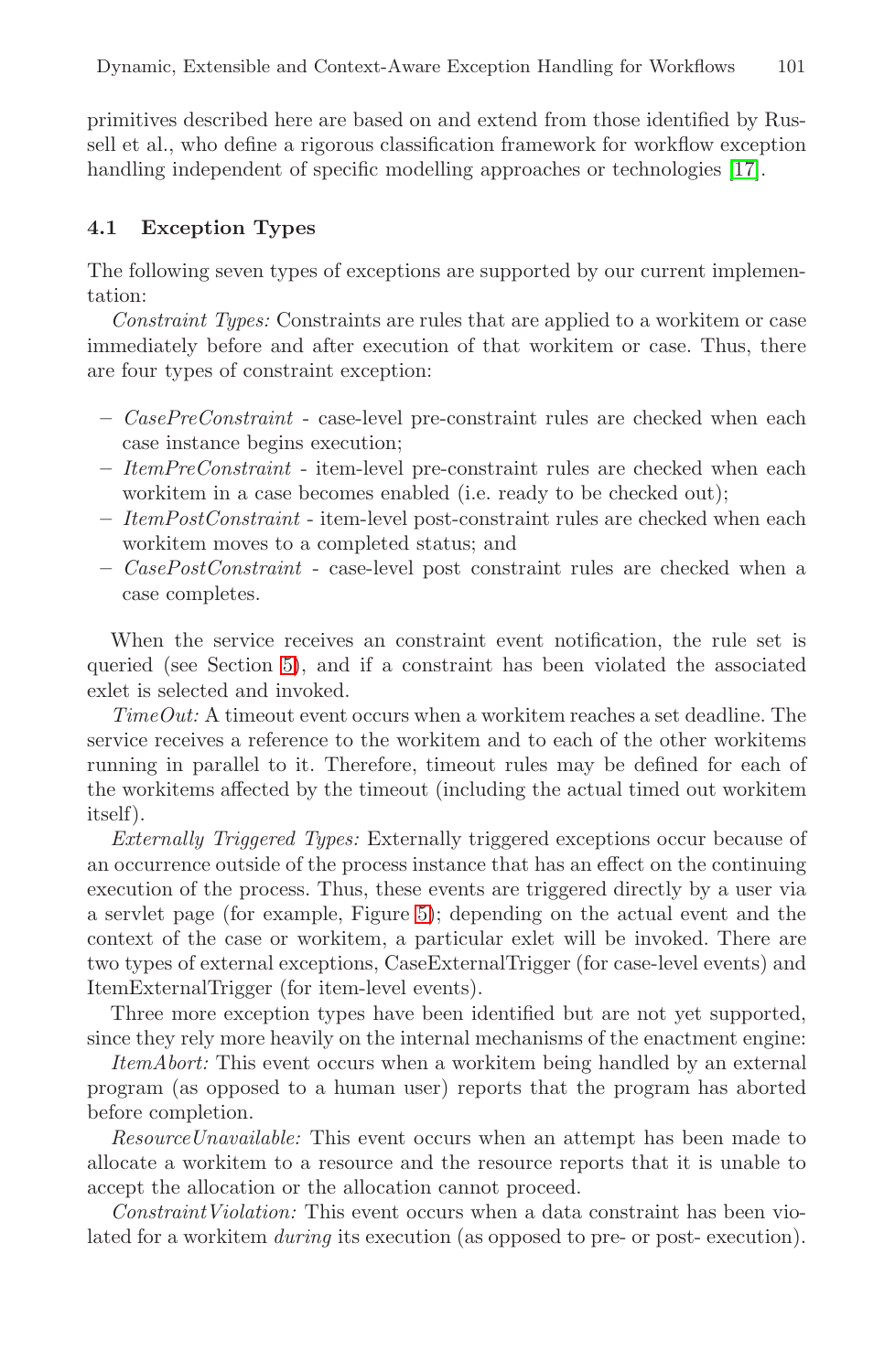<span id="page-8-0"></span>

| Worklet Rules Editor: < New Conclusion> |                                     | e. |
|-----------------------------------------|-------------------------------------|----|
|                                         | c                                   |    |
| M<br>c                                  | Save<br>Cancel<br>Align<br>$Q$ lear | B  |

**Fig. 3.** Example Exlet in the Rules Editor

#### **4.2 Exception Handling Primitives**

Each exlet is defined graphically using the Worklet Rules Editor, and may contain any number of steps, or primitives. Figure 3 shows the Rules Editor with an example exlet displayed. On the left of the Editor is the set of available primitives, which are (reading left-to-right, top-to-bottom):

- **–** Remove WorkItem: removes (or cancels) the workitem; execution ends, and the workitem is marked with a status of cancelled. No further execution occurs on the process path that contains the workitem.
- **–** Remove Case: removes the case. Case execution ends.
- **–** Remove All Cases: removes all case instances for the specification in which the workitem is defined, or of which the case is an instance.
- **–** Suspend WorkItem: suspends (or pauses) execution of a workitem, until it is continued, restarted, cancelled, failed or completed, or the case that contains the workitem is cancelled or completed.
- **–** Suspend Case: suspends all 'live' workitems in the current case instance (a live workitem has a status of fired, enabled or executing), effectively suspending execution of the entire case.
- **–** Suspend All Cases: suspends all 'live' workitems in all of the currently executing instances of the specification in which the workitem is defined, effectively suspending all running cases of the specification.
- **–** Continue WorkItem: un-suspends (or continues) execution of the previously suspended workitem.
- **–** Continue Case: un-suspends execution of all previously suspended workitems for the case, effectively continuing case execution.
- **–** Continue All Cases: un-suspends execution of all workitems previously suspended for all cases of the specification in which the workitem is defined or of which the case is an instance, effectively continuing all previously suspended cases of the specification.
- **–** Restart WorkItem: rewinds workitem execution back to its start. Resets the workitem's data values to those it had when it began execution.
- **–** Force Complete WorkItem: completes a 'live' workitem. Execution of the workitem ends, and the workitem is marked with a status of ForcedComplete,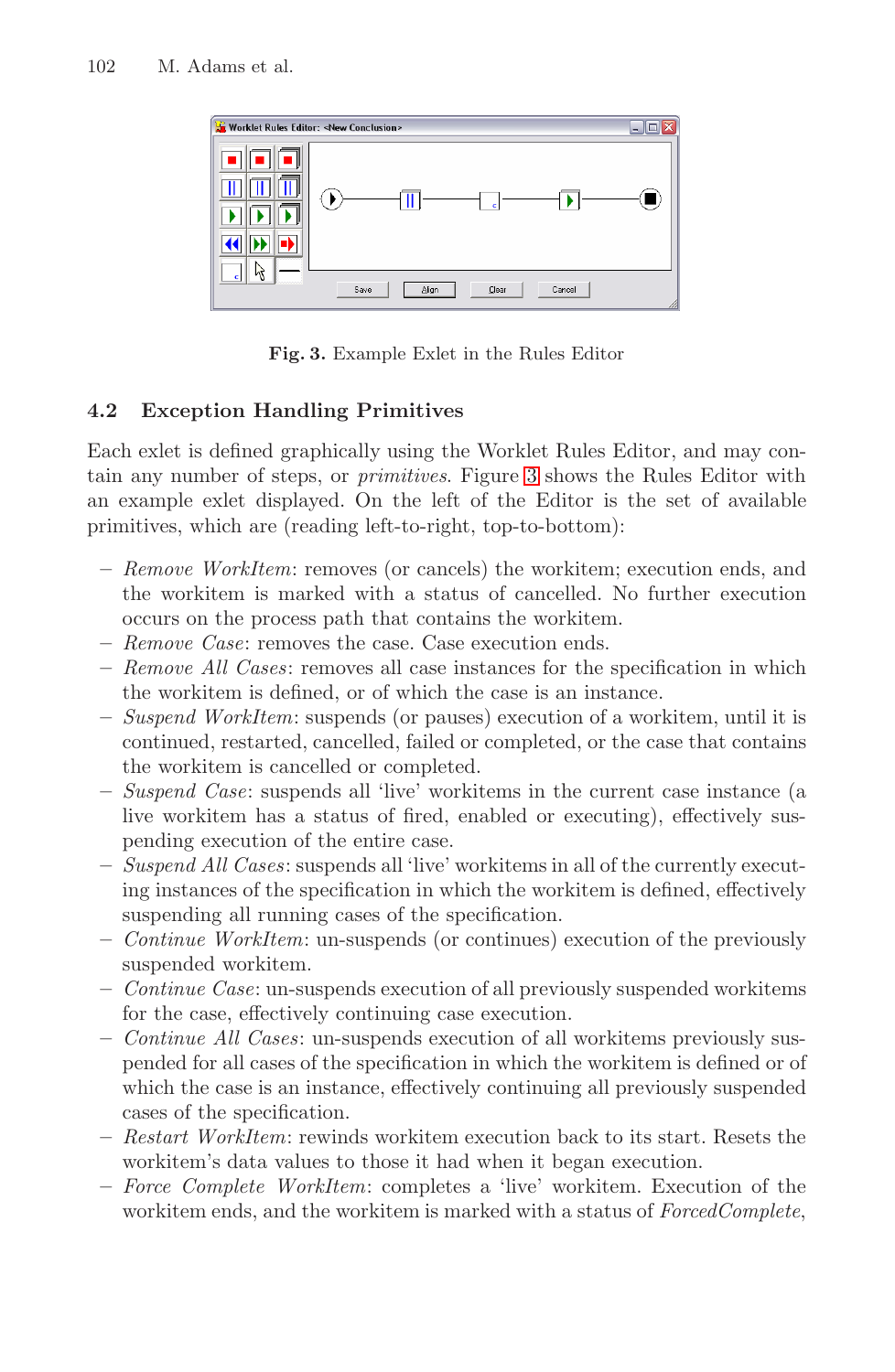which is regarded as a successful completion, rather than a cancellation or failure. Execution proceeds to the next workitem on the process path.

- **–** Force Fail WorkItem: fails a 'live' workitem. Execution of the workitem ends, and the worki[te](#page-8-0)m is marked with a status of Failed, which is regarded as an unsuccessful completion, but not as a cancellation – execution proceeds to the next workitem on the process path.
- **–** Compensate: runs a compensatory process (i.e. a worklet). Depending on the actions of previous primitives in the exlet, the worklet may execute simultaneously to the parent case, or execute while the parent is suspended. One or more worklets may be simultaneously invoked by a compensate primitive.

Thus, the example exlet in Figure 3 will suspend the case, execute a compensation process, then continue (or unsuspend) the case. A compensation primitive may contain an array of one or more worklets – when multiple worklets are defined they are launched concurrently as an effectively composite compensatory action. Execution moves to the next primitive in the exlet when all worklets have completed. Additionally, relevant data values may be mapped from a case to a compensatory worklet, where they may be modified and mapped back again to the original case.

Worklets that are executed as compensatory processes within exlets can in turn invoke child worklets to any depth. The primitives 'Suspend All Cases', 'Continue All Cases' and 'Remove All Cases' may be flagged when being added to an exlet definition in the Rules Editor so that their action is restricted to ancestor cases only. Ancestor cases are those in a hierarchy of worklets back to the [or](#page-4-0)iginal parent case — that is, where a process invokes an exlet which invokes a compensatory worklet which in turn invokes another worklet and/or an exlet, and so on. Since compensatory worklets are launched as separate cases in the enactment engine, they too are monitored by the service for exceptions and thus may have exlets launched for them in certain circumstances. Also, the 'Continue' primitives are applied only to those workitems and cases that were previously suspended by the same exlet. Execution moves to the next primitive in the exlet when all worklets launched from a compensation primitive have completed.

<span id="page-9-0"></span>Referring to Figure 1, the centre tier shows the exlets repertoire for an Item-PreConstraint violation for a particular task, which correspond to the rule tree shown in Figure 4. There may actually be up to eleven different 'planes' for this tier — one for each exception type. Also, each exlet may refer to a different set of compensatory processes, or worklets, and so at any point there may be several worklets operating on the upper tier.

# **5 Contextual Selection of Exlets**

The runtime selection of an exlet relies on the type of exception that has occurred and the relevant context of the workitem and/or case instance, derived from data attribute values of the case instance, workitem-level values, the internal status of each workitem in the process instance, resource data, historical data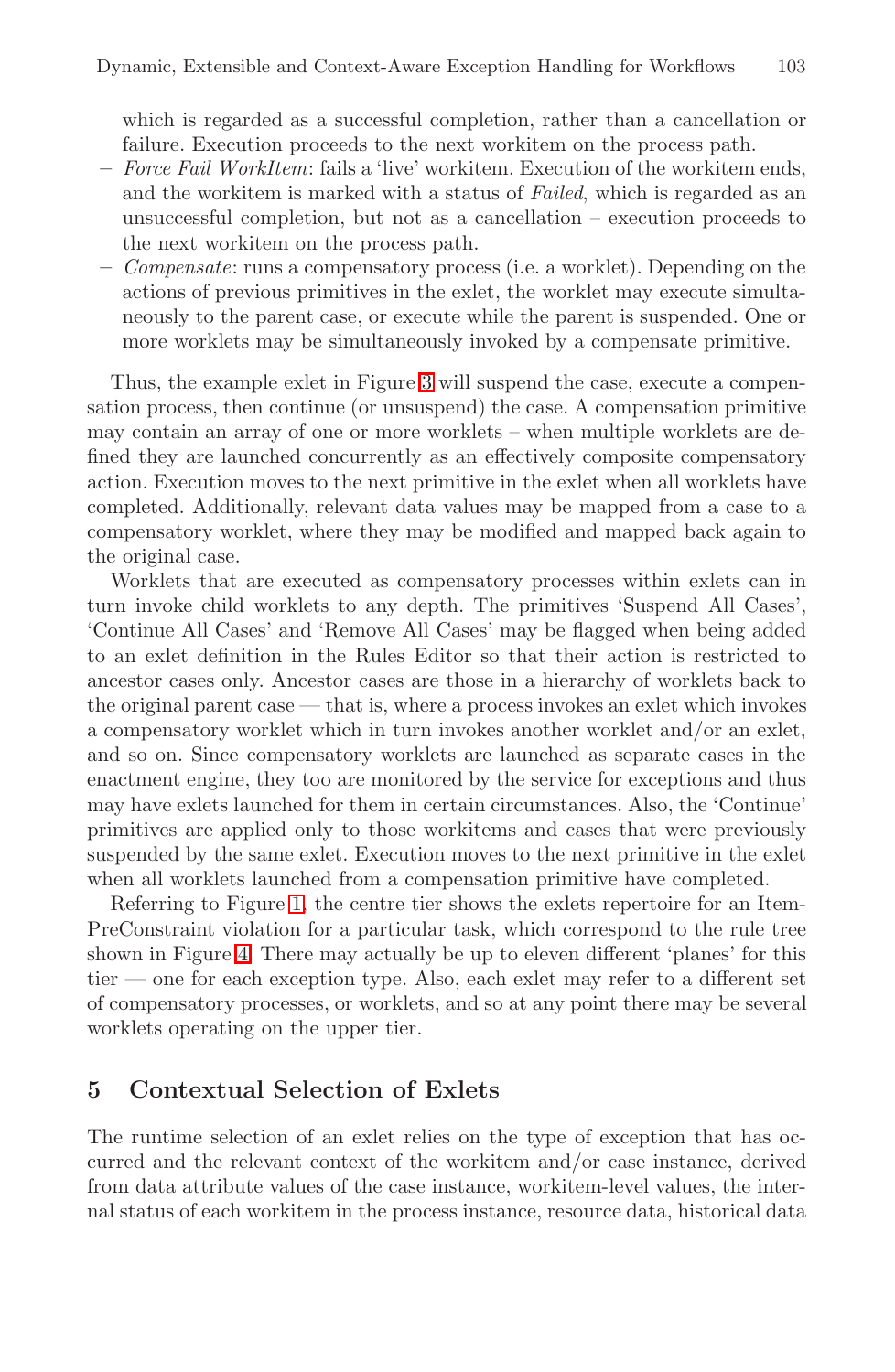from process logs, and other extensible external sources. Some of these data are supplied directly by the [en](#page-17-8)actment engine across the interfaces, others may be indirectly supplied using process mining techniques.

The selection process is achieved through the use of modified Ripple Down Rules (RDR), which comprise a hierarchical set of rules with associated exceptions, [firs](#page-11-0)t devised by Compton and Jansen [24]. The fundamental feature of RDR is that it avoids the difficulties inherent in attempting to compile, *a-priori*, a systematic understanding, organisation and assembly of all knowledge in a particular domain. Instead, it allows for general rules to be defined first with refinements added later as the need arises [25].

Each specification may have an associated rule set, w[hich](#page-17-9) consists of a set of RDR trees stored as XML data. Each RDR tree is a collection of simple rules of the form "if condition then conclusion", conceptually arranged in a binary tree structure (see Figure 4). When a rule tree is queried, it is traversed from the root node of the tree along the branches, each node having its condition evaluated along the way. For non-terminal nodes, if a node's condition evaluates to True, the node connected on its True branch is subsequently evaluated; if it evaluates to False, the node connected on its False branch is evaluated [26]. When a terminal node is reached, if its condition evaluates to True then that conclusion is returned as the result of the tree traversal; if it evaluates to False, then the conclusion of the last node in the traversal that evaluated to True is returned as the result.

Effectively, each rule node on the true branch of its parent is an exception rule of the more general one of its parent (that is, it is a refinement of the more general parent rule), while each rule node on the false branch of its parent node is an "else" rule to its parent (or an alternate to the parent rule). This tree traversal provides implied locality - a rule on an exception branch is tested for applicability only if its parent (next-general) rule is also applicable.

The hierarchy of a worklet rule set is (from the bottom up):

- **Rule Node:** contains the details (condition, conclusion, id, parent and so on) of one discrete ripple-down rule. The conclusion of a node equates to an exlet.
- **Rule Tree:** consists of a number of rule nodes conceptually linked in a binary tree structure.
- **Tree Set:** a set of one or more rule trees. Each tree set is specific to a particular exception type. The tree set of a case-level exception type will contain exactly one tree. The tree set of an item-level type will contain one rule tree for each task of the specification that has rules defined for it.
- **Rule Set:** a set of one or more tree sets representing the entire set of rules defined for a specification. Each rule set is specific to a particular specification. A rule set will contain one tree set for each exception type for which rules have been defined.

A repertoire of exlets may be formed for each exception type. Each specification has a unique rule set (if any), which contains between one and eleven tree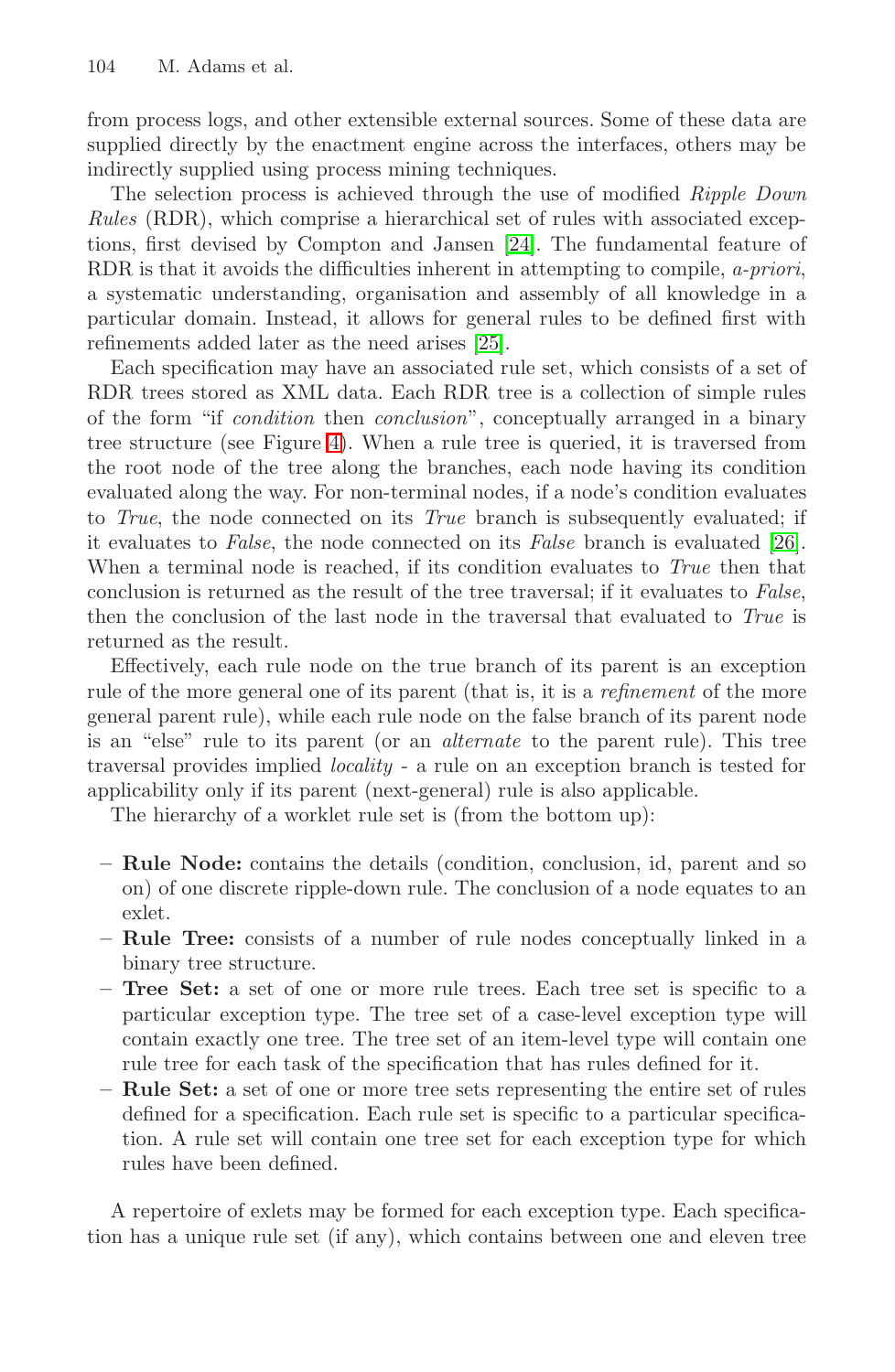

Dynamic, Extensible and Context-Aware Exception Handling for Workflows 105

<span id="page-11-0"></span>**Fig. 4.** Example rule tree (ItemPreConstraint for DoShow task of OrganiseConcert)

sets (or sets of rule trees), one for selection rules (used by the Selection subservice) and one for each of the ten exception types. Three of those ten relate to case-level exceptions (i.e. CasePreConstraint, CasePostConstraint and CaseExternalTrigger) and so each of these will have at most one rule tree in the tree set. The other eight tree sets relate to workitem-level events (seven exception types plus selection), and so may have one rule tree for each task in the specification — that is, the tree sets for these eight rule types may consist of a number of rule trees. The rule set for each specification is stored as XML data in a discrete disk file. All rule se[t fi](#page-11-0)les are stored in the worklet repository.

If there are no rules defined for a certain exception type in the rule set for a specification, a [ru](#page-4-0)ntime event of that type is ignored by the service. Thus rules are needed only for those exception events that are desired to be handled for a particular task and/or specification. So, for example, if an administrator is interested only in capturing pre- and post- constraints at the workitem level, then only the ItemPreConstraint and ItemPostConstraint tree sets need to be defined (that is, rules defined within those tree sets). Of course, rules for other types can be added later when required. Figure 4 shows the ItemPreConstraint rule tree for the third task in the Organise Concert example, Do Show, (corresponding to the centre and lower tiers of Figure 1 respectively); it is evaluated when a Do Show workitem instance is enabled. This rule tree provides exlets for organisers to change the venue of the concert, or cancel it, when there are insufficient tickets sold to fill the original venue. For example, if a particular Do Show instance has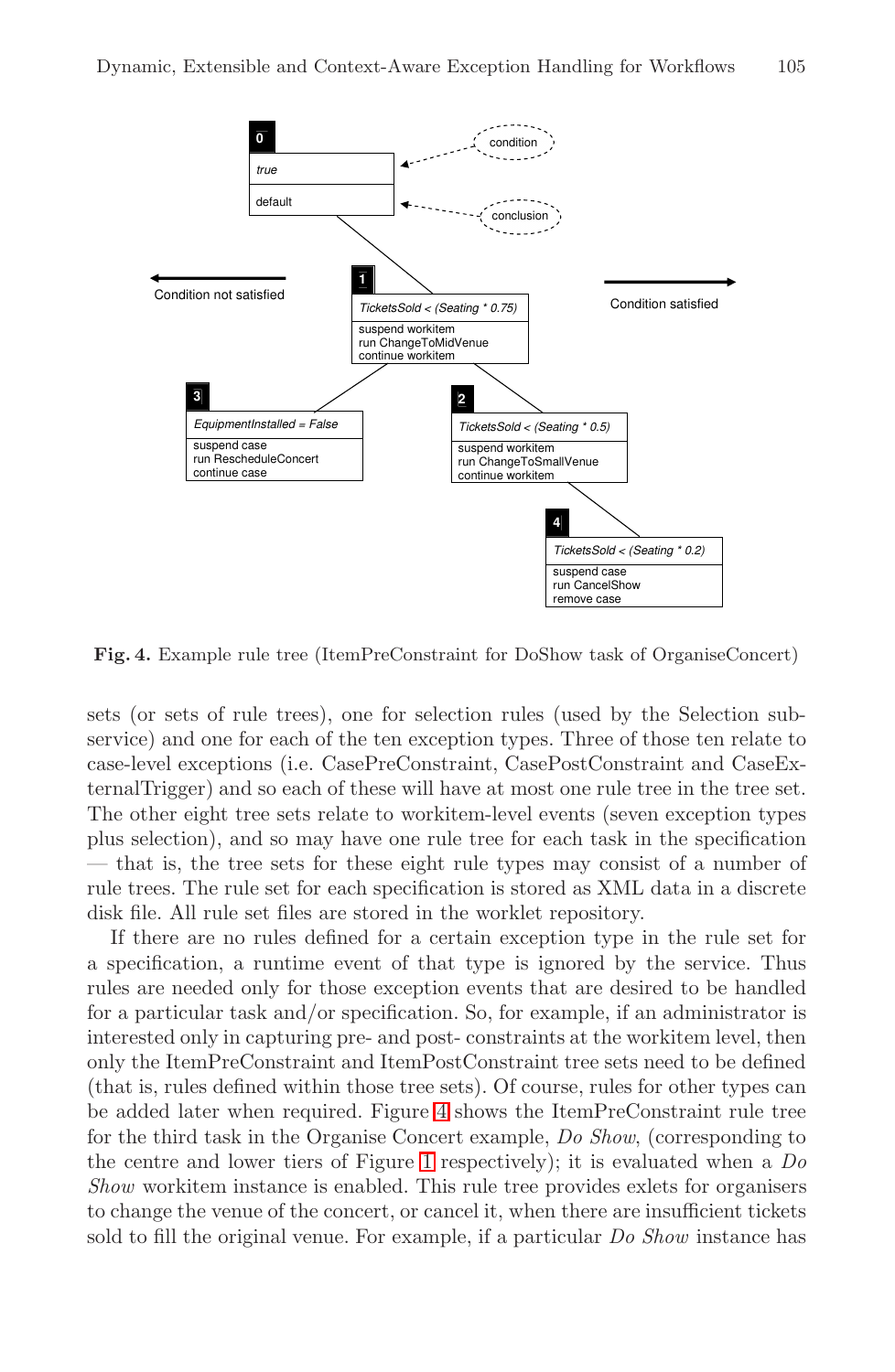

**Fig. 5.** Raise Case-Level Exception Screen (Organise Concert example)

<span id="page-12-0"></span>a value for the attribute 'TicketsSold' that is less than 75% of the attribute 'Seating' (i.e. the seating capacity of the venue), an exlet is run that suspends the workitem, runs the compensatory worklet ChangeToMidVenue, and then, once the worklet has completed, continues (or unsuspends) the workitem. By following the exception path of the rule tree, it can be seen that each subsequent node is a refinement of its parent, since it is only evaluated if its parent rule is satisfied. So, if the tickets sold are also less than 50% of the capacity, then we want instead to suspend the workitem, run the ChangeToSmallVenue worklet, and then unsuspend the workitem. Finally, if less than 20% of the tickets have been [sol](#page-12-0)d, we want to suspend the entire case, run a worklet to perform the tasks required to cancel the show, and then remove (i.e. cancel) the case<sup>2</sup>.

As mentioned previously, the service provides a set of servlet pages that can be invoked directly by the user via add-ins to the YAWL worklist handler, which are visible only when the service is enabled. One of the servlet pages allows a user to raise an exception directly with the service (i.e. bypassing the engine) at any time during the execution of a case. When invoked, the service lists from the rule set for the selected case the existing external exception triggers (if any) for the case's specification (see Figure 5). Note that these triggers may describe events that may be considered either adverse (e.g. Band Broken Up) or beneficial (e.g. Ticket Sales Better Than Expected) to the current case, or may simply represent new or additional tasks that need to be carried out for the particular case instance (e.g. Band Requests Backstage Refreshments). When a trigger is selected by the

 $^{2}$  It has been formally shown that an RDR tree traverses through a smaller number of rules enroute to its final conclusion than traversal through an equivalent decision list [25].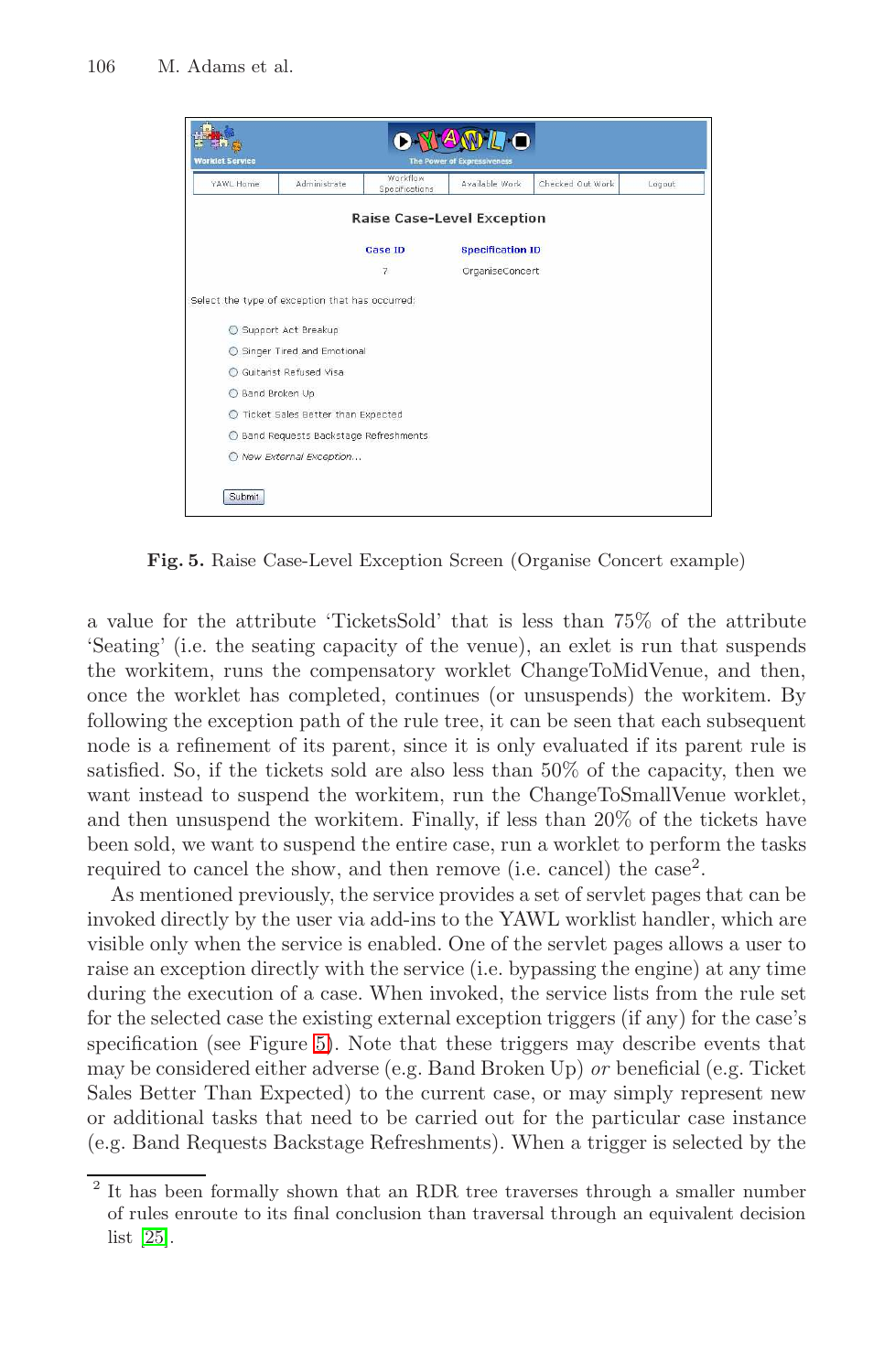user, the corresponding rule set is queried and the appropriate exlet, relative to the case's context and the trigger selected, is executed. Item-level external exceptions can be raised in a similar way.

Notice that at the bottom of the list of triggers in Figure 5 the option to add a New External Exception is pro[vid](#page-17-10)ed. If an unexpected external exception arises that none of the available triggers represent, a user can use that option to notify an administrator, via another servlet page, of the new exception, its context and possible ways to handle it — the notification of an unexpected external exception automatically suspends the case as a safeguard. The administrator can then create a new exlet in the Rules Editor and, from the Editor, connect directly to the service to launch the new exlet for the parent case. New exlets for unexpected internal exception[s ar](#page-17-11)e raised and launched using the same approach as that described for the Selection sub-service in [15].

The examples used in this section have been intentionally simplified to demonstrate the operation of the Exception Service; while not intended to portray a realistic process, it is desirable to not camouflage the subject of this paper by using a more realistic, and thus a necessarily more complex process. However, exemplary studies have been undertaken using real-world processes from both a relatively rigid business scenario and a more creative environment, which serve to fully valid[ate](#page-17-1) [the](#page-17-12) [a](#page-16-0)[ppr](#page-17-13)oach (see Chapter 7 of [27]).

### **6 Related Work**

Since the mid-nineties much research has been carried out on issues related to exception handling in workflow [ma](#page-17-1)nagement systems. Such research was initiated because, generally, commercial workflow management systems provide only basic support for handling exceptions [17,28,7,29] (besides modelling them directly in the main 'business logic'), and each deals with them in a proprietary manner; they typically require the model to be fully defined before it can be instantiated, and changes must be incorporated by modifying the model statically.

While it is not the intention of this paper to provide a complete overview of the work done in this area, reference is made here to a number of quite different approaches. For a more systematic overview see [17], where different tools are evaluated with respect to their exception handing capabilities using a patternsbased approach.

Tibco iProcess provides constructs called event nodes, from which a separate pre-defined exception handling path or sequence can be activated when an exception occurs. It may also suspend a process either indefinitely or wait until a timeout occurs. If a work item cannot be processed it is forwarded to a 'default exception queue' where it may be manually purged or re-submitted. COSA provides for the definition of external 'triggers' or events that may be used to start a sub-process. All events and sub-processes must be defined at design time. Websphere MO Workflow supports timeouts and, when they occur, will branch to a pre-defined exception path and/or send a message to an administrator. SAP Workflow supports exception events for cancelling workflow instances, for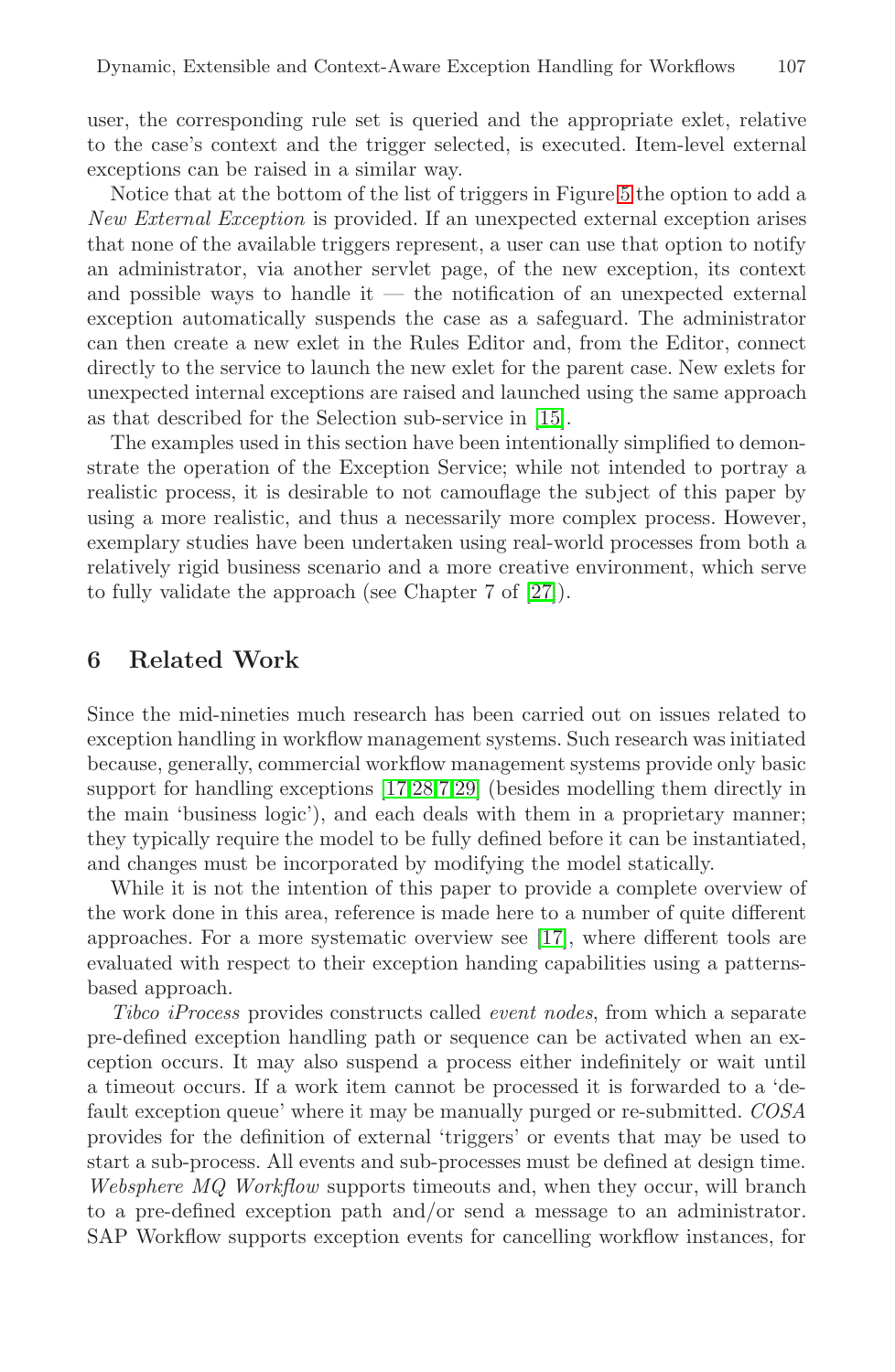checking workitem pre- and post- constraints, and for 'waiting' until an external trigger occurs. Exception handling proce[sse](#page-16-0)s may be assigned to a workflow based on the type of exception that has occurred, although the handlers for each are specified at design time, and only one may be assigned to each type. FLOWer is described as a 'case-handling' system, and supports some exception handling actions [2]. For example, a deadline expiry can automatically complete a workitem. Also, some support for constraint violation is offered: a plan may be automatically created or completed when a specified condition evaluates to true [17].

Among the non-commercial systems, the OPERA prototype [7] has a modular structure in which activities are nested. When a task fails, its execution is stopped and the control of the process is handed over to a single handler predefined for that type of exception — the context of the activity is not accounted for. If the handler cannot solve the problem, it propagates the exception up the activity tree; if no handler can be found the entire process instance aborts. The eFlow syste[m \[3](#page-18-1)0] supports the definition of compensation rules for regions, although they are static and cannot be defined separately to the standard model.  $AgentWork$  [31] provides the ability to modify process instances by dropping and adding individual tasks based on events and ECA rules. However, the rules do not offer the flexibility or extensibility of Ripple Down Rules, and changes are limited to individual tasks, rather than the task-process-specification hierarchy supported by the Worklet Service. Also, the possibility exists for conflicting rules to generate incompatible actions, which requires manual intervention and resolution. The TREX system [32] allows the modeller to choose from a catalog of exception handlers during runtime to handle exceptions as they arise; however, it requires a human agent to intervene whenever an exception occurs. Also, the exceptions handled are, for the most part, transactional, and scope for most expected and all unexpected exceptions is not provided. The MARIFlow system [33] supports document [ex](#page-17-1)[cha](#page-17-12)nge and coordination across the internet. The system supports some transactional-level exception handling, for example rolling back and restarting a blocked or dead process, but there is no support for dynamic change or handling exceptions within the control flow of the process. CBRFlow [34] uses a case-based reasoning approach to support adaptation of predefined workflow models to changing circumstances [by](#page-18-2) allowing (manual) annotation of business rules during run-time via incremental evaluation. It should be noted that only a small number of academic prototypes have had any impact on the frameworks offered by commercial systems [17,28][.](#page-18-2)

The majority of languages used to described and define business process models are of a procedural nature, which limits their effectiveness in very flexible environments [35]. For example, BPEL provides compensation handlers that are intended to support rollback or undo of activities after an error has occurred; however, they are essentially unable to access the current process state [36] thus the context of the case cannot be taken into account. In addition, compensation handlers cannot affect other process instances (i.e. at the specification level), cannot be used to effect non-erroneous changes in process execution [36]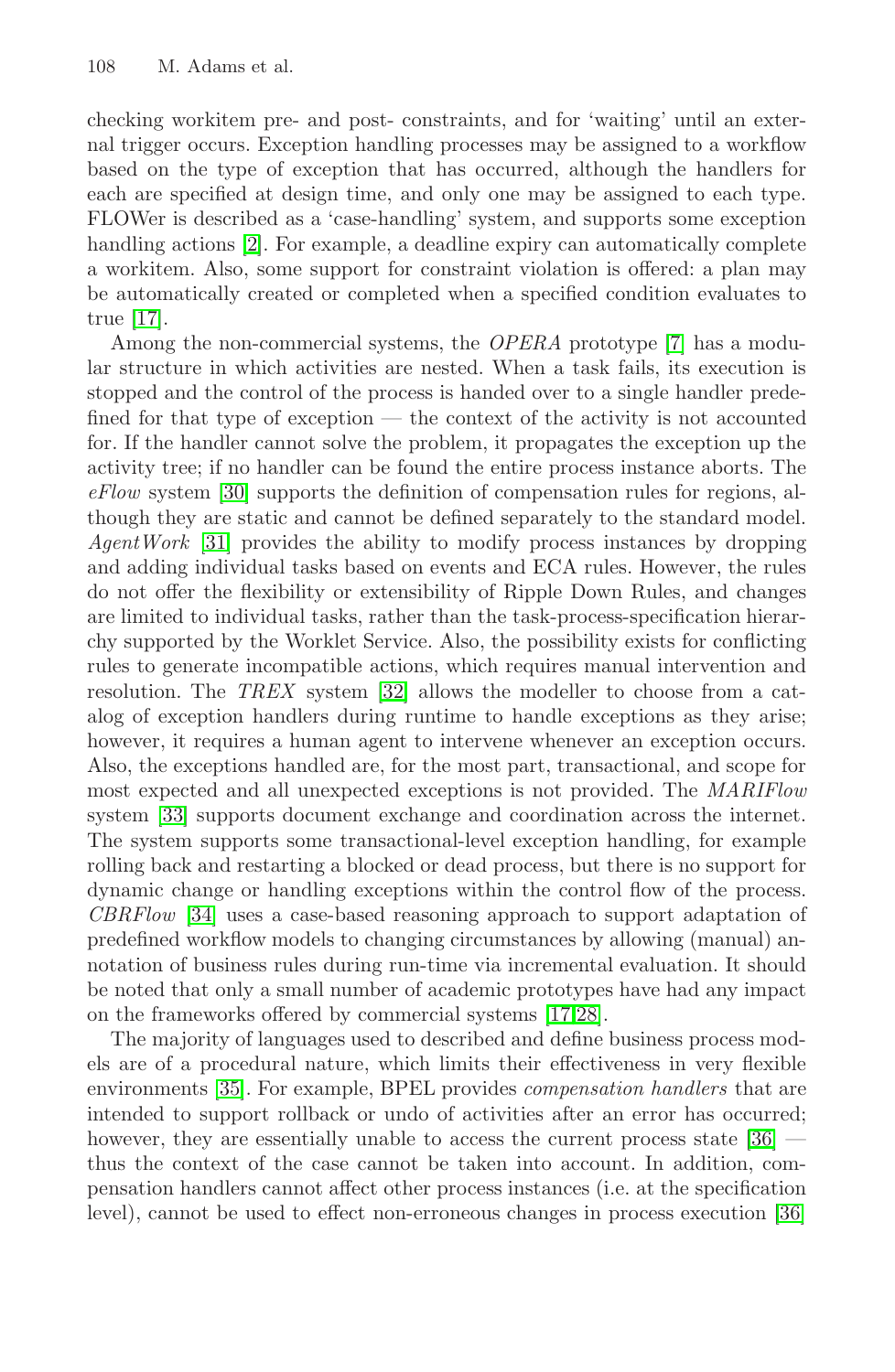and may only perform a termination action (all in contrast to the various actions supported by the Worklet Exception Service). Also, BPEL offers no support for constraint violations [17].

In summary, approaches to workflow flexibility and exception handling usually rely on a high-level of runtime user interactivity, which directly impedes on the basic aim of workflow systems (to bring greater efficiencies to work practices) and distracts users from their primary work procedures into process support activities. Another common theme is the complex update, modification and migration issues required to evolve process models. The Worklet Service differs considerably from those approaches. Exlets, that may include worklets as compensatory processes, as members of a repertoire, and dynamically linked to Ripple Down Rule sets, provide a novel, complete and extensible approach for the provision of dynamic exception handling in workflows.

# **7 Conclusion**

The Worklet Exception Service has been constructed around the idea that exceptions, or deviations from a process specification, are a natural occurrence within almost every instantiation of a process. Thus the service provides a fully featured exception handling paradigm that detects (through constraint checking), reacts to, handles and incorporates exceptions and the way they are handled as they occur. The service also allows for unexpected exceptions to be handled during execution, so that a process instance need not be terminated when one occurs, or be handled off-system.

The service provides easy to use mechanisms to incorporate new handling procedures for unexpected exceptions implicitly into the process specification so that they are automatically available for all current and future instantiations of the specification. Thus a repertoire of exception handling procedures is maintained by the service for each process specification, so completely avoiding the need to modify a specification each time a deviation from its prescribed flow occurs which also avoids the on-costs associated with taking the specification off-line while modifications are performed and verified, versioning problems, migration control issues and so on.

In providing these benefits, the Worklet Exception Service:

- **–** Keeps the parent model clean and relatively simple;
- **–** Promotes the reuse of sub-processes in different models, and allows standard processes to also be used as compensation processes, and vice versa;
- **–** Maintains an extensible repertoire of exlets that can be constructed during design and/or runtime and can be invoked as required;
- **–** Allows a specification to implicitly build a history of executions, providing for a learning system that can take the appropriate actions within certain contexts automatically;
- **–** Maintains exlets, and compensatory worklets, as fully encapsulated processes, which allows for easier verification and modification; and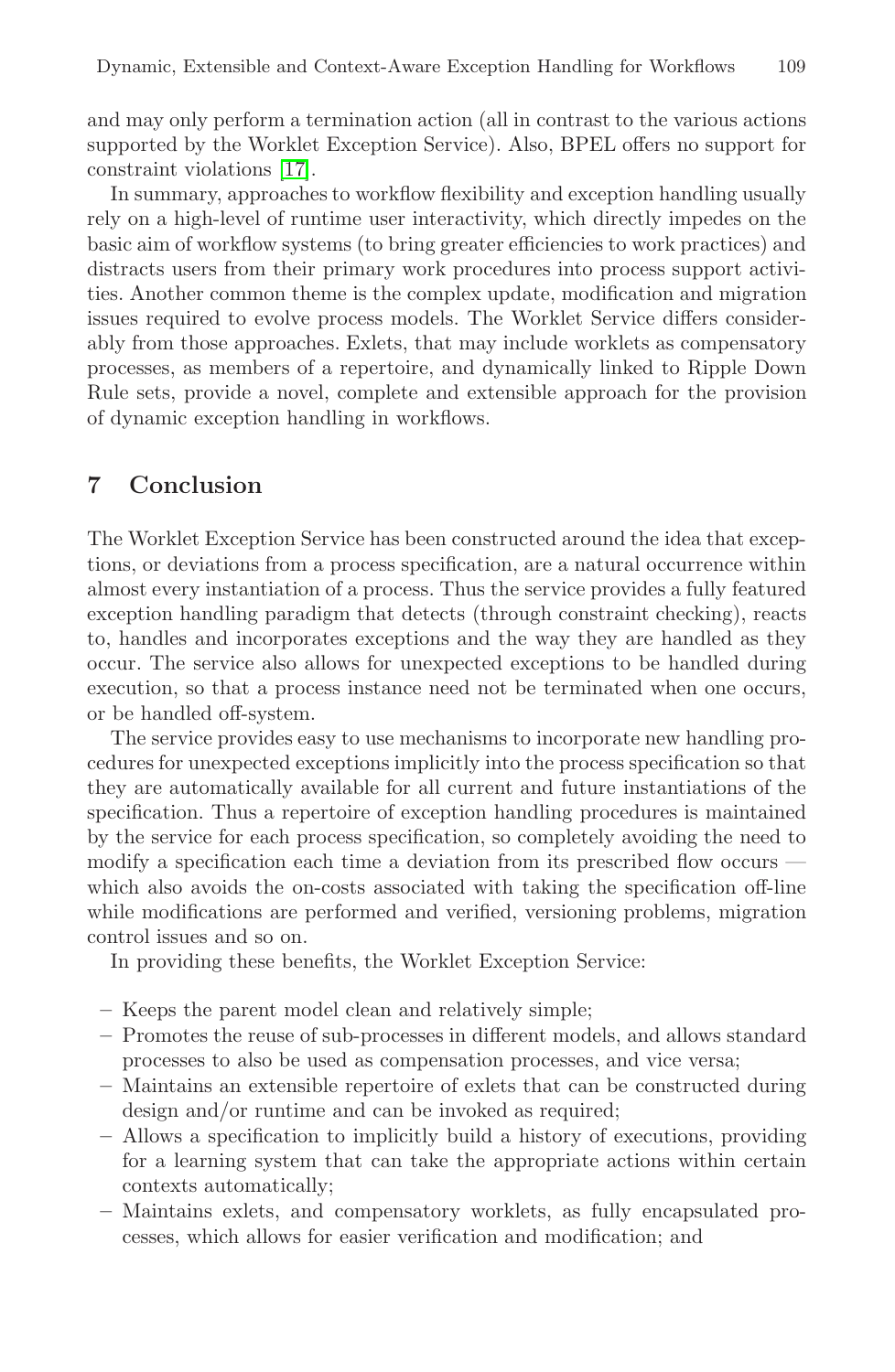- 110 M. Adams et al.
- **–** Allows a model to evolve without the need to stop and modify the design of the whole specification when an exception occurs.

<span id="page-16-4"></span><span id="page-16-3"></span>All system files, source code and documentation for YAWL and the worklet service, including the examples discussed in this paper, may be downloaded via www.yawl-system.com.

### **References**

- 1. Bider, I.: Masking flexibility behind rigidity: Notes on how much flexibility people are willing to cope with. In: Castro, J., Teniente, E. (eds.) CAiSE 2005 Workshops, vol. 1, pp. 7–18, FEUP Edicoes, Porto (2005)
- 2. van der Aalst, W.M.P., Weske, M., Grünbauer, D.: Case handling: A new paradigm for business process support. Data & Knowledge Engineering 53(2), 129–162 (2005)
- 3. Joeris, G.: Defining flexible workflow execution behaviors. In: Dadam, P., Reichert, M. (eds.) Enterprise-wide and Cross-enterprise Workflow Management: Concepts, Systems, Applications. CEUR Workshop Proceedings, Paderborn, Germany, vol. 24, pp. 49–55 (October 1999)
- <span id="page-16-1"></span><span id="page-16-0"></span>4. Borgida, A., Murata, T.: Tolerating exceptions in workflows: a unified framework for data and processes. In: WACC 1999. Proceedings of the International Joint Conference on Work Activities, Coordination and Collaboration, pp. 59–68. ACM Press, San Francisco, California, USA (1999)
- 5. Rinderle, S., Reichert, M., Dadam, P.: Correctness criteria for dynamic changes in workflow systems: a survey. Data and Knowledge Engineering 50(1), 9–34 (2004)
- 6. Casati, F.: A discussion on approaches to handling exceptions in workflows. In: Proceedings of the CSCW Workshop on Adaptive Workflow Systems, Seattle, USA (November 1998)
- 7. Hagen, C., Alonso, G.: Exception handling in workflow management systems. IEEE Transactions on Software Engineering 26(10), 943–958 (2000)
- <span id="page-16-2"></span>8. Casati, F., Fugini, M., Mirbel, I.: An environment for designing exceptions in workflows. Information Systems 24(3), 255–273 (1999)
- 9. Ackerman, M.S., Halverson, C.: Considering an organization's memory. In: Proceedings of the ACM 1998 Conference on Computer Supported Cooperative Work, pp. 39–48. ACM Press, Seattle, Washington, USA (1998)
- <span id="page-16-6"></span><span id="page-16-5"></span>10. Larkin, P.A.K., Gould, E.: Activity theory applied to the corporate memory loss problem. In: Svennson, L., Snis, U., Sorensen, C., Fagerlind, H., Lindroth, T., Magnusson, M., Ostlund, C. (eds.) Proceedings of IRIS 23 Laboratorium for Interaction Technology, University of Trollhattan Uddevalla, Sweden (2000)
- 11. Bardram, J.E.: I love the system I just don't use it! In: Jakob, E. (ed.) GROUP 1997. Proceedings of the International ACM SIGGROUP Conference on Supporting Group Work, Phoenix, Arizona, USA, pp. 251–260. ACM Press, New York (1997)
- 12. Engestrom, Y., Miettinen, R., Punamaki, R.-L. (eds.): Perspectives on Activity Theory. Cambridge University Press, Cambridge (1999)
- 13. Nardi, B.A. (ed.): Context and Consciousness: Activity Theory and Human-Computer Interaction. MIT Press, Cambridge, Massachusetts (1996)
- 14. Adams, M., Edmond, D., ter Hofstede, A.H.M.: The application of activity theory to dynamic workflow adaptation issues. In: PACIS 2003. Proceedings of the 2003 Pacific Asia Conference on Information Systems, Adelaide, Australia, pp. 1836– 1852 (July 2003)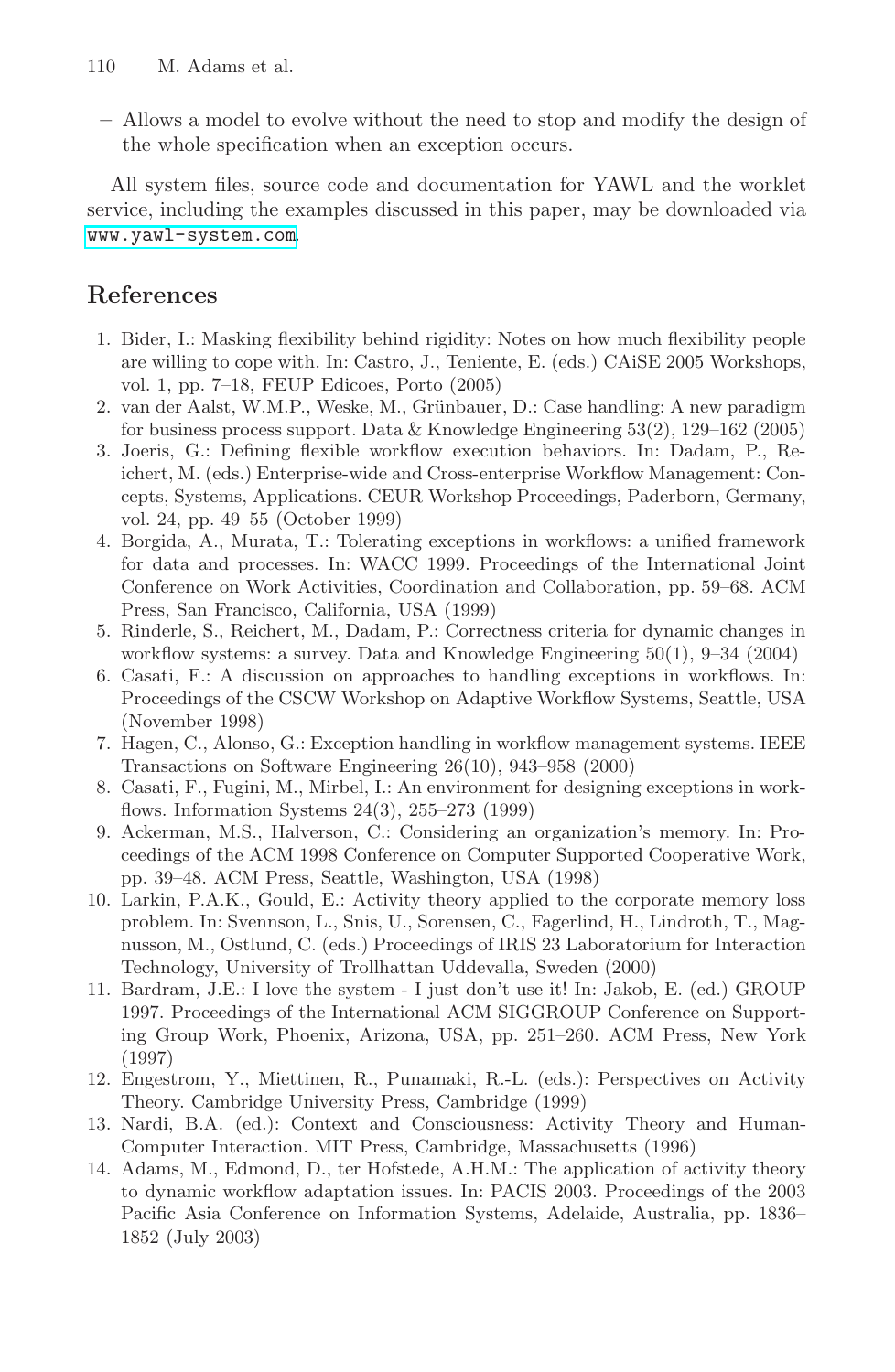- <span id="page-17-10"></span><span id="page-17-1"></span><span id="page-17-0"></span>15. Adams, M., ter Hofstede, A.H.M., Edmond, D., van der Aalst, W.M.P.: Worklets: A service-oriented implementation of dynamic flexibility in workflows. In: Meersman, R., Tari, Z. (eds.) On the Move to Meaningful Internet Systems 2006: CoopIS, DOA, GADA, and ODBASE. LNCS, vol. 4275, pp. 291–308. Springer, Heidelberg (2006)
- <span id="page-17-3"></span><span id="page-17-2"></span>16. Adams, M., ter Hofstede, A.H.M., Edmond, D., van der Aalst, W.M.P.: Facilitating flexibility and dynamic exception handling in workflows through worklets. In: Bello, O., Eder, J., Pastor, O., Cunha, J.F. (eds.) CAiSE 2005 Forum, pp. 45–50, FEUP Edicoes, Porto (2005)
- <span id="page-17-5"></span><span id="page-17-4"></span>17. Russell, N., van der Aalst, W.M.P., ter Hofstede, A.H.M.: Workflow exception patterns. In: Dubois, E., Pohl, K. (eds.) CAiSE 2006. LNCS, vol. 4001, pp. 288– 302. Springer, Heidelberg (2006)
- 18. van der Aalst, W.M.P., ter Hofstede, A.H.M.: YAWL: Yet Another Workflow Language. Information Systems 30(4), 245–275 (2005)
- <span id="page-17-6"></span>19. van der Aalst, W.M.P., Aldred, L., Dumas, M., ter Hofstede, A.H.M.: Design and implementation of the YAWL system. In: Persson, A., Stirna, J. (eds.) CAiSE 2004. LNCS, vol. 3084, pp. 142–159. Springer, Heidelberg (2004)
- <span id="page-17-7"></span>20. Hagen, C., Alonso, G.: Flexible exception handling in process support systems. Technical report No. 290, ETH Zurich, Switzerland (1998)
- <span id="page-17-8"></span>21. Lei, Y., Singh, M.P.: A comparison of workflow metamodels. In: Proceedings of the ER-97 Workshop on Behavioral Modeling and Design Transformations: Issues and Opportunities in Conceptual Modeling, Los Angeles, California, USA (November 1997)
- <span id="page-17-9"></span>22. Goodenough, J.B.: Exception handling: issues and a proposed notation. Communications of the ACM 18(12), 683–696 (1975)
- 23. van der Aalst, W.M.P., ter Hofstede, A.H.M., Kiepuszewski, B., Barros, A.P.: Workflow patterns. Distributed and Parallel Databases 14(3), 5–51 (2003)
- <span id="page-17-11"></span>24. Compton, P., Jansen, B.: Knowledge in context: A strategy for expert system maintenance. In: Barter, C.J., Brooks, M.J. (eds.) AI 1988. LNCS, vol. 406, pp. 292–306. Springer, Heidelberg (1990)
- 25. Scheffer, T.: Algebraic foundation and improved methods of induction of ripple [down rules. In: Proceedings of the 2nd Pacific Rim W](http://yawlfoundation.org/documents/AdamsWorkletsFinalThesis.pdf)orkshop on Knowledge Acquisition, Sydney, Australia, pp. 279–292 (1996)
- <span id="page-17-13"></span><span id="page-17-12"></span>26. Drake, B., Beydoun, G.: Predicate logic-based incremental knowledge acquisition. In: Compton, P., Hoffmann, A., Motoda, H., Yamaguchi, T. (eds.) Proceedings of the sixth Pacific International Knowledge Acquisition Workshop, Sydney, Australia, pp. 71–88 (December 2000)
- 27. Adams, M.: Facilitating Dynamic Flexibility and Exception Handling for Workflows. Phd thesis. Faculty of Information Technology, Queensland University of Technology, Brisbane, Australia (2007),
- http://yawlfoundation.org/documents/AdamsWorkletsFinalThesis.pdf
- 28. zur Muehlen, M.: Workflow-based Process Controlling. Foundation, Design, and Implementation of Workflow-driven Process Information Systems. In: Advances in Information Systems and Management Science. vol. 6, Logos, Berlin (2004)
- 29. Casati, F., Pozzi, G.: Modelling exceptional behaviours in commercial workflow management systems. In: CoopIS 1999. Proceedings of the 4th IFCIS International Conference on Cooperative Information Systems, Edinburgh, Scotland, pp. 127– 138. IEEE, Los Alamitos (1999)
- 30. Casati, F., Ilnicki, S., Jin, L., Krishnamoorthy, V., Shan, M.-C.: Adaptive and dynamic composition in eFlow. In: Wangler, B., Bergman, L.D. (eds.) CAiSE 2000. LNCS, vol. 1789, pp. 13–31. Springer, Heidelberg (2000)